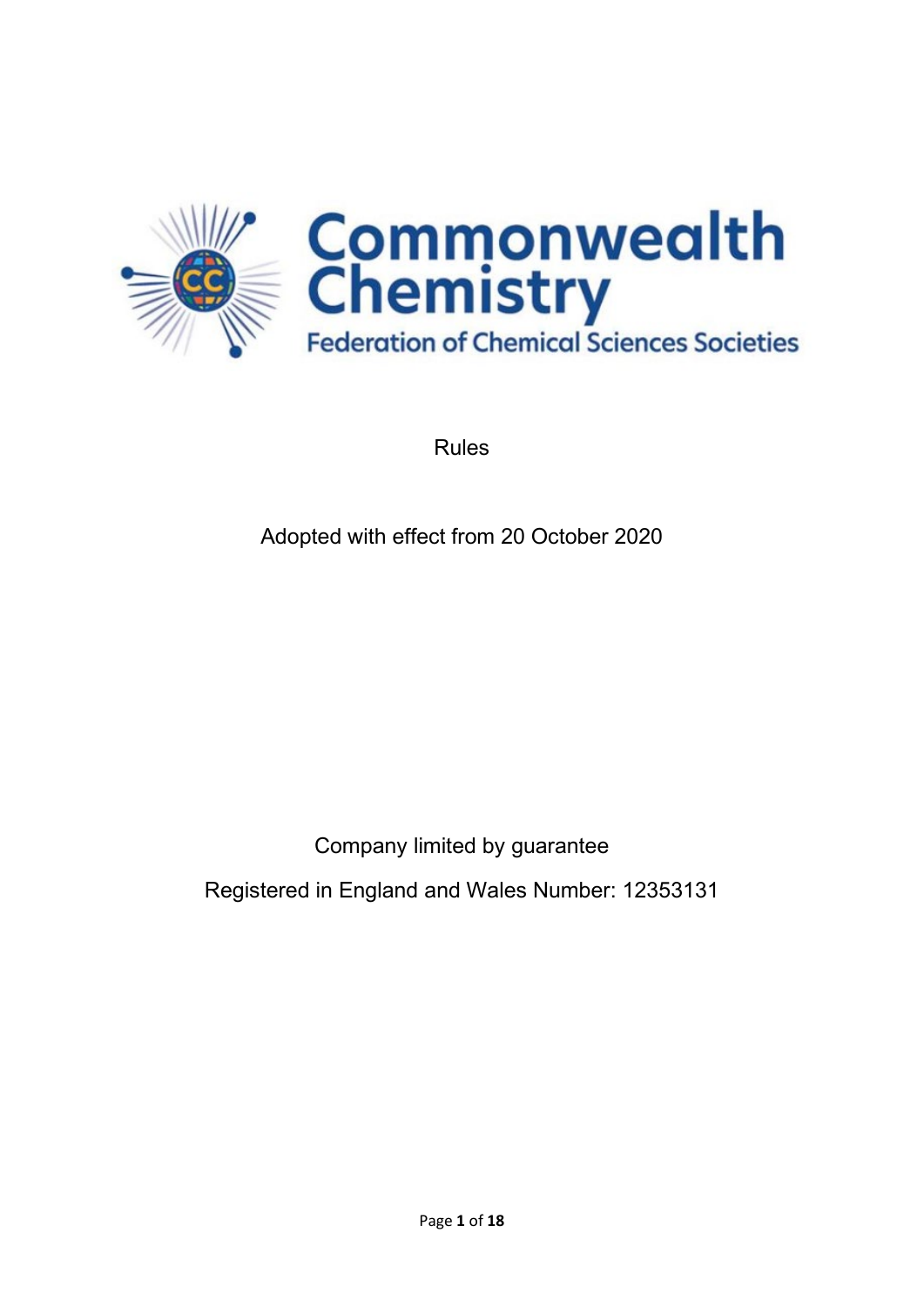# **CONTENTS**

| 9 |  |
|---|--|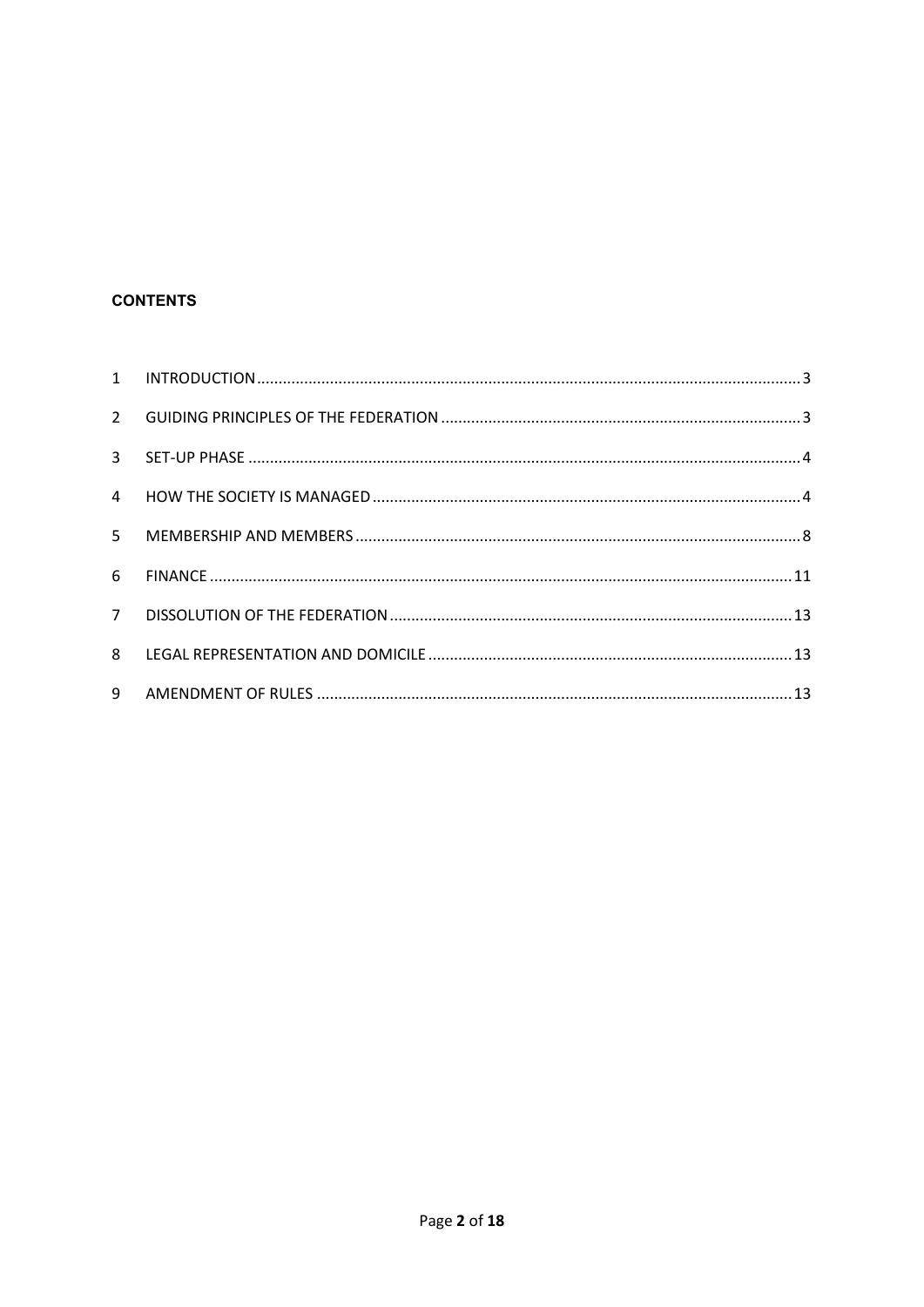# <span id="page-2-0"></span>**1 INTRODUCTION**

- 1.1 Commonwealth Chemistry (the "Federation") is a company limited by guarantee registered in England and Wales.
- 1.2 As a limited company, the Federation's governing document is its Articles of Association ("Articles"), a legal document which sets out what the Federation, as a company, can do in pursuit of the Objects for which it is established (Article 3), namely to:
	- *be an effective and inclusive voice for practitioners of the chemical sciences in the Commonwealth and to speak out as a single cohesive group for collective benefit;*
	- *support all practitioners of the chemical sciences in the Commonwealth, and encourage and facilitate the sharing of best practice;*
	- *drive innovation and promote excellence in the chemical sciences in the Commonwealth, including in education and practice, and support translational research to elevate the relevance of chemical sciences to society, influencing key decision makers and creating wider economic and societal benefits; and*
	- *foster scientific collaborations and promote and enable researcher mobility and access to research infrastructure across the Commonwealth.*
- 1.3 The Objects, and any other provision in the Articles, may only be amended with approval of at least 75% of the Federation's voting members (explained further below).
- 1.4 These Rules govern the day-to-day operations of the Federation in more detail than are dealt with in the Articles.
- 1.5 In the event of a conflict between these Rules and the Articles, the Articles shall prevail.
- 1.6 The official language of the Federation is English.

# <span id="page-2-1"></span>**2 GUIDING PRINCIPLES OF THE FEDERATION**

*Vision*

- 2.1 One community, one voice, catalysing equality for all.
- 2.2 Equal and inclusive representation from all Commonwealth nations with the recognition that those with greater resources will contribute more in order to support those with fewer resources.

*Mission* 

- 2.3 To inspire, celebrate and elevate the role and practice of the chemical sciences for the benefit of Commonwealth nations and their people.
- 2.4 This mission is enshrined in the Federation's Objects at Article 3.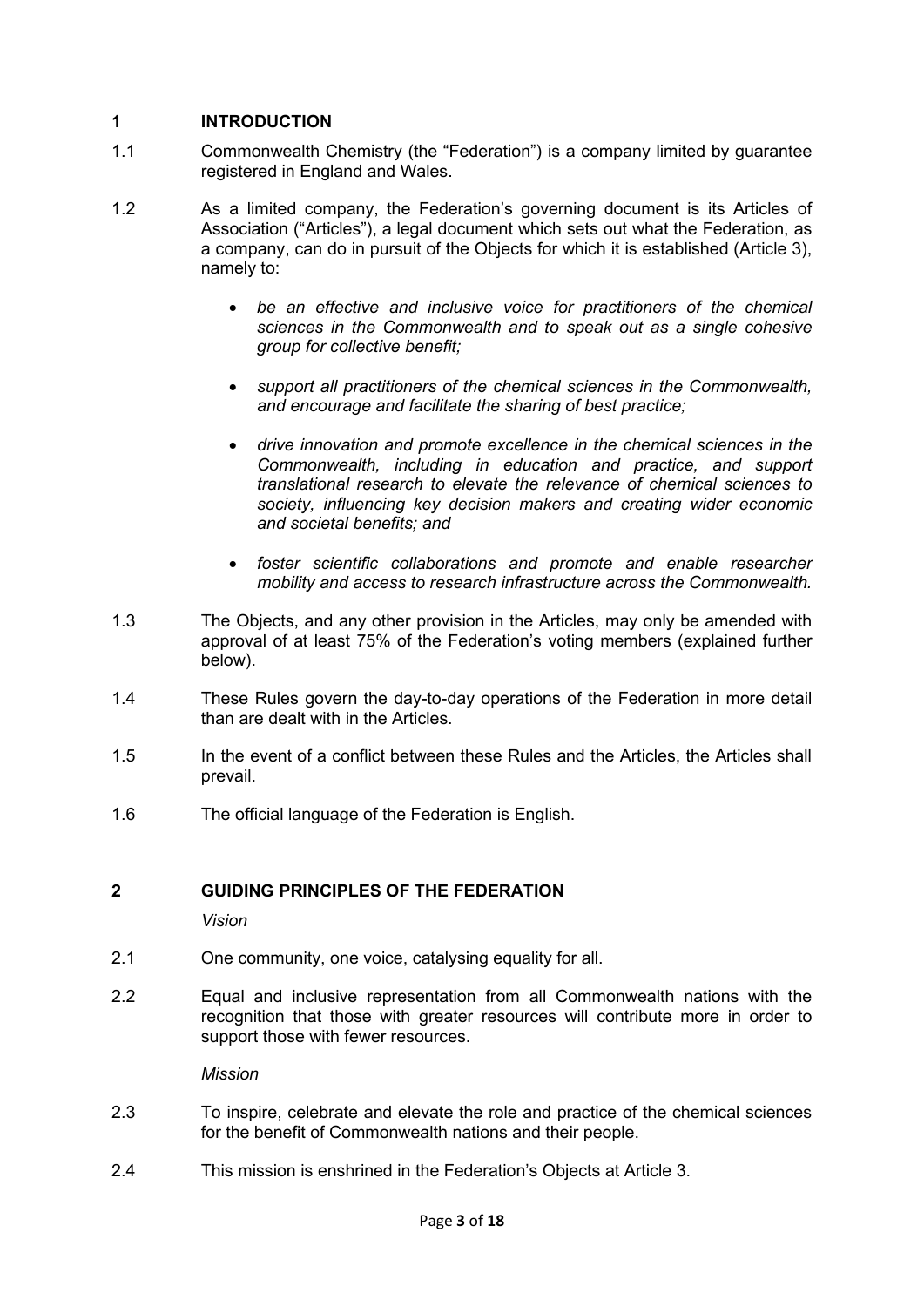#### *Values and Beliefs*

- 2.5 The Commonwealth is a uniquely diverse group of nations with shared values and a powerful voice. It represents all corners of the globe.
- 2.6 It is home to 12% of the world's researchers and accounts for around 10% of global research and development expenditure. Science is uniquely placed to contribute to the Commonwealth's shared goals of democracy and development. With an estimated 60% of its population under the age of 30, the Commonwealth is set to play an ever more important role in the world's future – a future that will present many challenges where science can identify solutions.
- 2.7 The Federation will be able to bring influence and change for the collective benefit of the Commonwealth through effective partnership and strong links with governments and will uphold the core values of the Commonwealth as being aspirational, inspirational and a provider of role models.

#### <span id="page-3-0"></span>**3 SET-UP PHASE**

3.1 As a new organisation, it is recognised that the Federation will initially need to take steps to establish the legal organisation, administration and practices of the Federation. These Rules have been developed to facilitate this set-up phase and to lay the foundations for a successful, collaborative future for the Federation. It is recognised that it would be appropriate for the Rules to be reviewed once the Federation is set up and has been operating for 3 years after its first Congress.

# <span id="page-3-1"></span>**4 HOW THE SOCIETY IS MANAGED**

*The Executive Board*

- 4.1 The members of the Executive Board are the legal directors of the Federation for the purposes of company law and acting collectively shall be known as the "Executive Board".
- 4.2 The members of the Executive Board owe legal duties to the Federation, not to their national society or other institutions, and are collectively responsible and accountable for the Federation's legal compliance, accounting and finance.
- 4.3 The Executive Board is responsible for the management of the Federation's business, setting the strategic direction of the Federation, and monitoring performance against the Federation's objectives and its strategy.
- 4.4 Furthermore, the Executive Board is responsible for maintaining and updating the Guiding Principles (as set out above).
- 4.5 The Executive Board shall consist of not less than seven, or more than fourteen directors (Article 10).
- 4.6 There must be no more than two members from any one Commonwealth country on the Executive Board at any one time to ensure the Federation maintains a fair representation of the Membership.
- 4.7 The founding Executive Board shall remain in post until such time as their appointments are amended, ratified or they are required to step down in accordance with any decision of the Members at the first General Assembly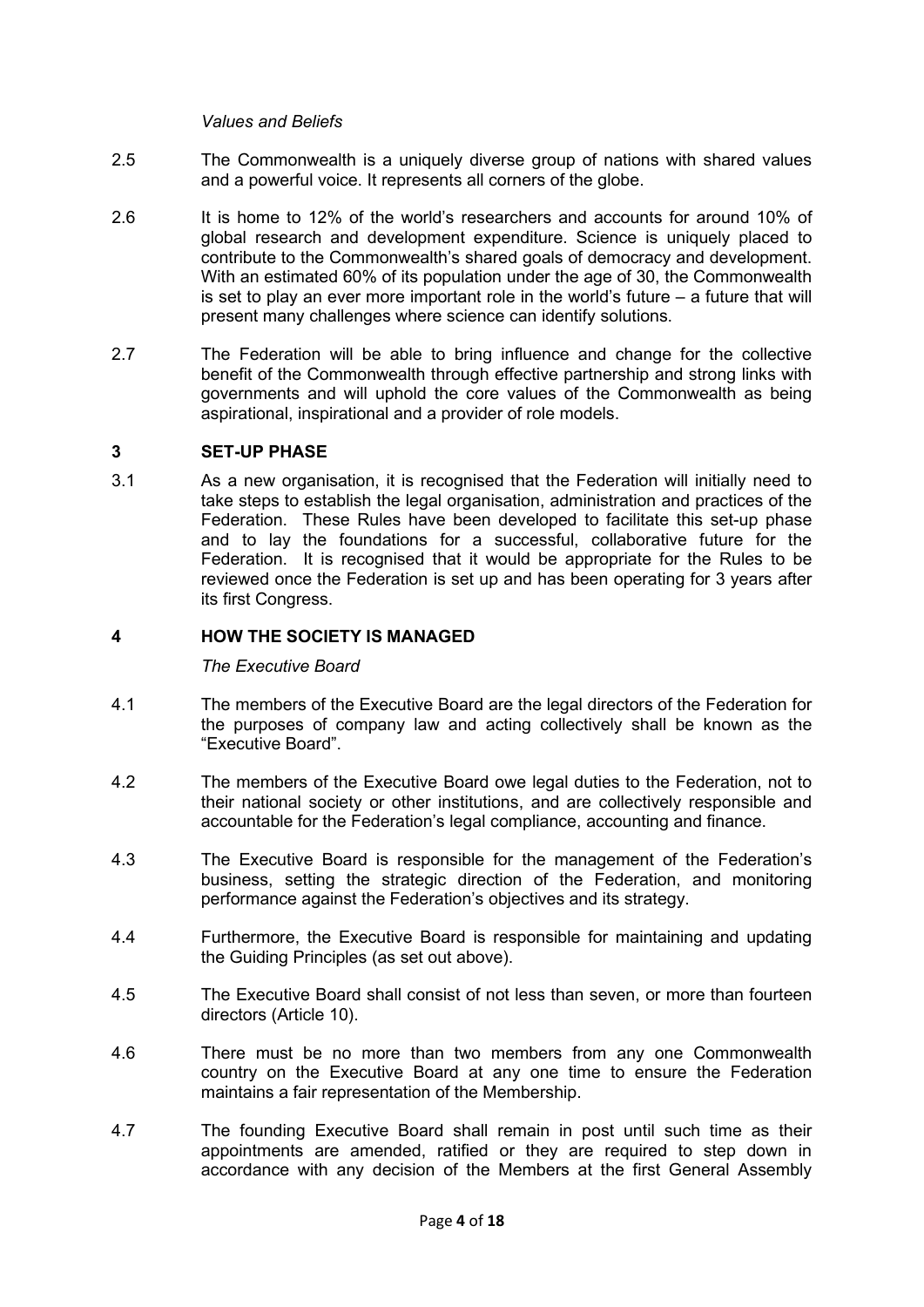meeting or as otherwise set out in the Articles.

- 4.8 The Executive Board comprises:
- 4.8.1 Subject to paragraph [4.11](#page-4-0) below, the President (elected initially in accordance with the 'Protocol for electing Commonwealth Chemistry President' at Appendix 1, and from there onwards in accordance with the timetable at Appendix 2);
- 4.8.2 Subject to paragraph [4.11](#page-4-0) below, the President-Elect (elected by the Society Members at the Annual General Meeting, choosing from nomination(s) by the Executive Board, starting at the Annual General Meeting in 2022 and from there onwards every two years);
- 4.8.3 Five elected directors (initially elected by the Task Group establishing the Federation in 2020 and subsequently elected by Society Members at Annual General Meetings in accordance with the timetable at Appendix 2, moving over time to a three-year term); and
- 4.8.4 Six appointed directors (initially appointed by the Task Group and subsequently appointed by the Executive Board at Annual General Meetings in accordance with the timetable in Appendix 2, moving over time to a three-year term).
- 4.9 The Executive Board may, at its discretion, appoint one of the appointed directors to the role of Treasurer.
- 4.10 The Executive Board is supported by the Secretariat, to whom it may delegate powers to support the financial and administrative functions of the Federation. The Secretariat shall attend each Executive Board meeting in order to perform this role, but shall not have a vote.
- 4.11 As well as complying with their legal duties as company directors and under the Articles, the Executive Board is expected to act with integrity and to promote high standards of transparency in the governance of the Federation. By default, all Executive Board decisions (including all Board resolutions) should be expected to be published to Members unless there are confidential or commercially sensitive reasons why this is not in the Federation's best interests (at the discretion of the Executive Board).
- <span id="page-4-0"></span>4.12 The President and President-Elect will usually be expected to join the Executive Board and to take on formal responsibilities as legal directors of the Federation under company law. However, where there are special reasons why the President and/or President-Elect are unable to become a legal director of the Federation (such as a restriction imposed by law or regulation in their home country, or by regulations of their employer or institution), then the Executive Board may decide, at its discretion, to permit the President and/or President-Elect not to become a legal director of the Federation. In such circumstances:
- 4.12.1 The President and/or President-Elect (as the case may be) shall be entitled to attend Executive Board meetings;
- 4.12.2 The President and/or President-Elect (as the case may be) must comply with the provisions in the Articles relating to conflicts of interest and loyalty (Article 19) as if the President and/or President-Elect were a director of the Federation, and more generally must act in the best interests of the Federation in performing their role;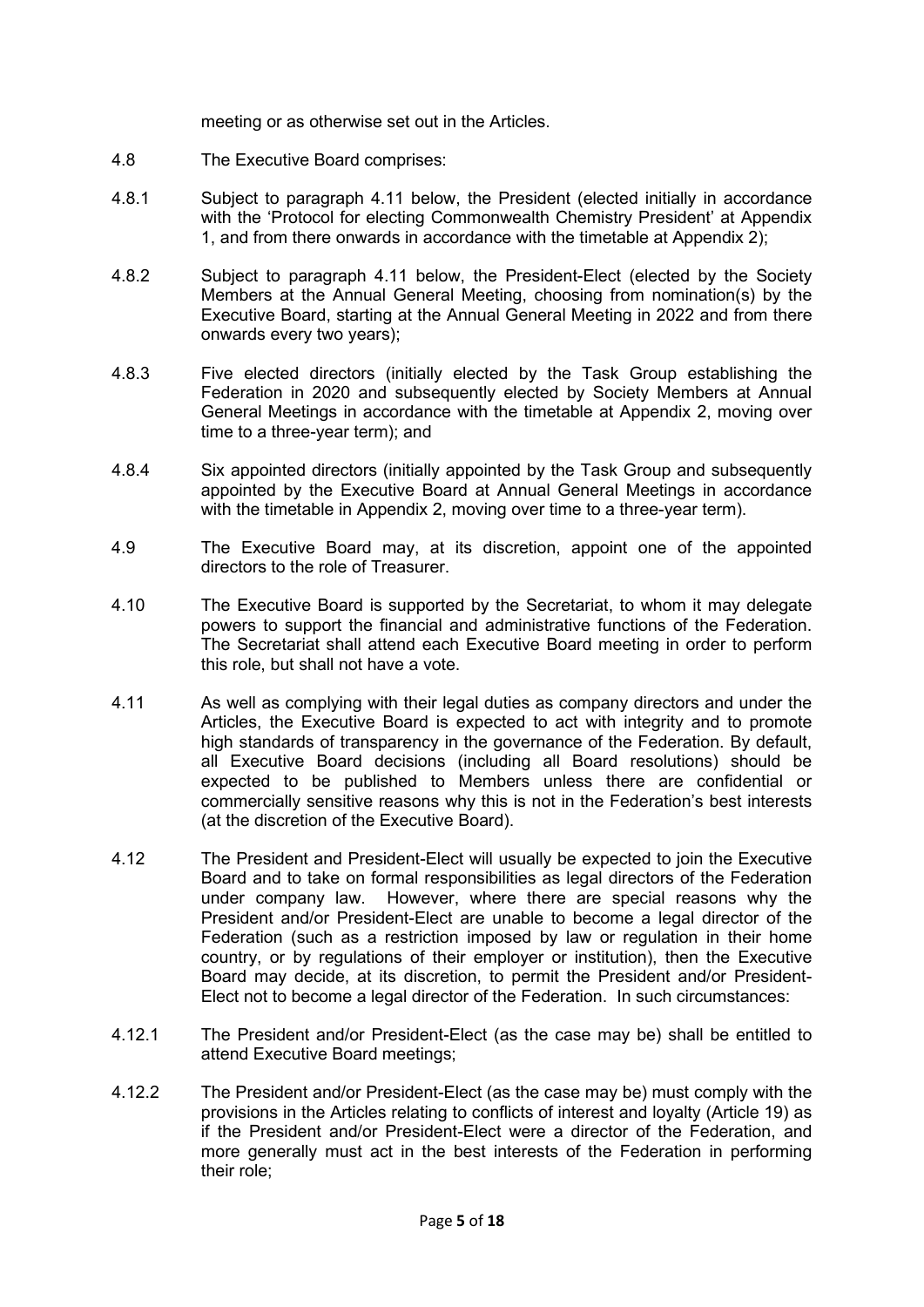- 4.12.3 The Executive Board may require the President and/or President-Elect (as the case may be), as a pre-condition for taking up that role, to enter into a legally binding letter of appointment with the Federation to regulate the President's and/or President-Elect's relationship with the Federation, on such terms as the Executive Board reasonably consider to be appropriate; and
- 4.12.4 The Executive Board may appoint one of their number, other than the President and/or President-Elect (as the case may be) to chair the Executive Board or any of its meetings.

# *Term of office of the Executive Board*

- 4.13 Other than for the initial appointments, a term comprises three years for all members of the Executive Board. The terms shall be staggered in accordance with the pattern in Appendix 2, so that there is regular renewal of the Executive Board but also stability for the Federation over time.
- <span id="page-5-0"></span>4.14 Other than during the set-up phase, the President-Elect shall serve one term of approximately one year, starting at the end of the Annual General Meeting at which the President-Elect is elected and ending at the subsequent Annual General Meeting at which point the President-Elect shall assume the role of President.
- 4.15 The President may only serve one term in that role, and that term shall be for two years, starting in accordance with paragraph [4.2.2](#page-5-0) and ending at the second Annual General Meeting after the meeting at which the President took office as President.
- 4.16 Elected directors may serve a maximum of one term of three years, starting at the end of the Annual General Meeting at which the elected director is elected and ending at the third Annual General Meeting after the meeting at which the elected director took office as director. For the avoidance of doubt, elected directors may subsequently be appointed by the Executive Board as appointed directors. This is at the Executive Board's discretion and there should not be any expectation that elected directors will be appointed to serve further terms of office as appointed directors.
- 4.17 Appointed directors may be re-appointed to further terms. After three terms, the Executive Board is required to give 'special consideration' to any proposal for further re-appointment: this means the Executive Board must specifically consider the need for periodic refreshing of the Executive Board and must explain at the General Assembly why further re-appointment beyond three terms is considered to be in the Federation's best interests. However, the decision on further re-appointment is taken by the Executive Board, not the Members in General Assembly.

# *Delegation by the Executive Board*

- 4.18 The Executive Board, in exercising the powers the Federation, also have the ability to delegate responsibility for such functions and activities as they see fit (Article 13).
- 4.19 The Executive Board may set up or disband groups with delegated powers as it sees fit, including but not limited to advisory groups and committees.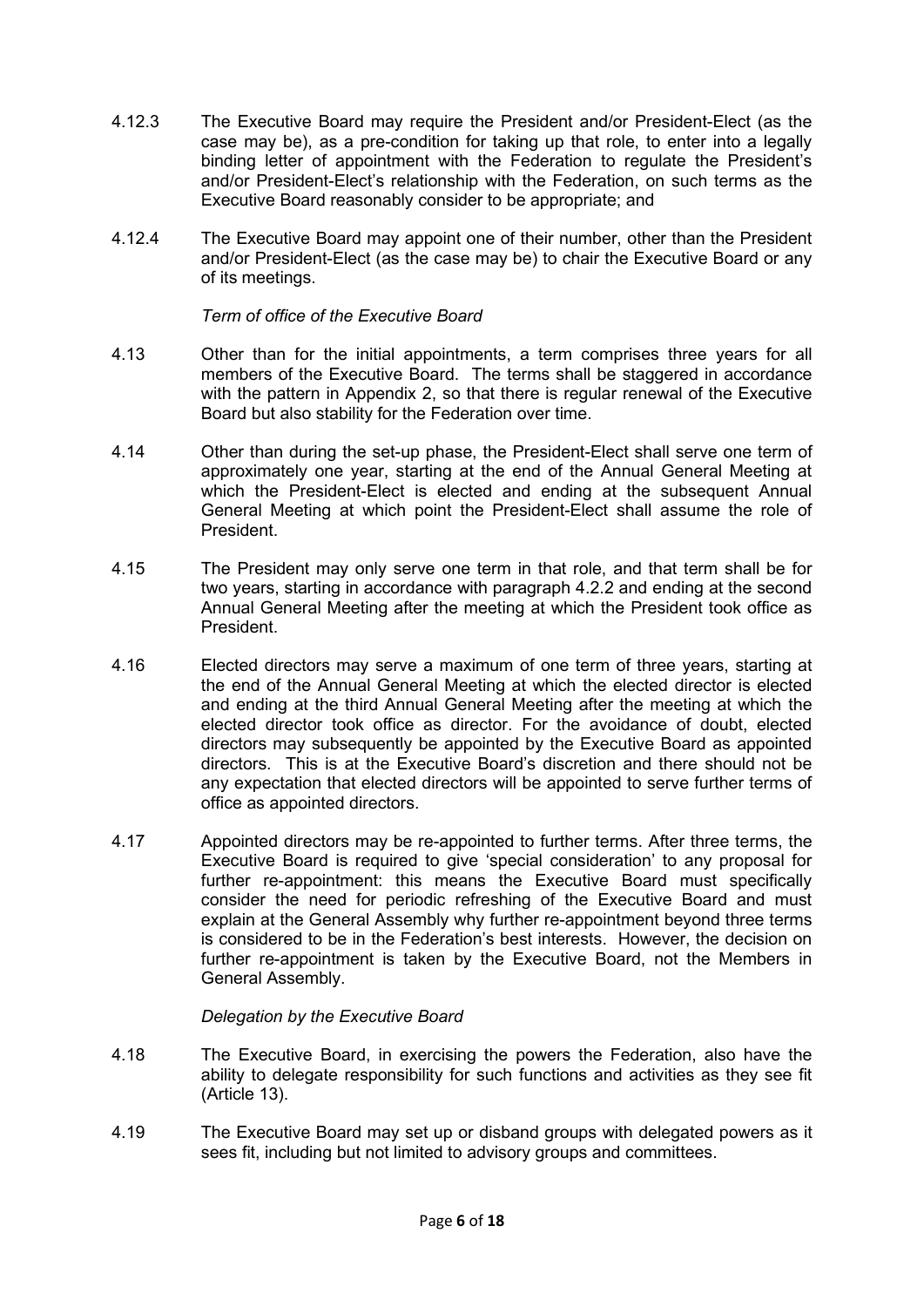- 4.20 All such groups shall conduct their activities in accordance with the Articles and any other terms as may be set by the Executive Board from time to time.
- 4.21 The Executive Board is expected to delegate powers to the Secretariat, in order to support the financial and administrative functions of the Federation.

#### *Governance of Executive Board meetings*

- 4.22 Executive Board meetings shall be organised and governed in accordance with the provisions in the Articles (in particular Articles 14 to 19).
- 4.23 Voting on routine matters such as the acceptance of reports or minutes may be by show of hands. Voting on sensitive matters shall take place by secret ballot. All votes conducted by electronic means shall be take place by secret method agreed by the Executive Board.
- 4.24 Where an Executive Board Member is unable to attend the meeting for good reason, that Executive Board member may appoint a proxy to cast that Executive Board member's vote by informing the Secretariat in writing prior to the meeting. Proxies may not participate in voting by electronic means.
- 4.25 If a quorum is not reached at an Executive Board meeting, all decisions adopted shall be interim unless and until they are ratified at a subsequent quorate meeting of the Executive Board.

#### *Eligibility for President and Executive Board Member roles*

- 4.26 All nominees for an Executive Board role must comply with the eligibility requirements in the Articles, namely that the nominee be over 16 years of age, are not disqualified from acting as a director and have indicated their willingness to act as a director (Article 12). In addition to the requirements in the Articles, persons nominated for an Executive Board role shall also be Commonwealth citizens and ordinarily resident in a Commonwealth country.
- 4.27 The same eligibility requirements shall apply to the President-Elect and President, whether or not legally a director of the Federation.
- 4.28 It is expected that all members of the Executive Board shall have, and shall contribute, appropriate skills and sufficient time to this important role leading the **Federation**

*Election of President and Directors*

4.29 The Executive Board shall manage the process of electing the President and elected Directors.

#### *Nomination of candidates*

- 4.30 The Executive Board shall consult widely with the Members to seek nominations for the role of President-Elect and the roles of elected Directors, and may set a deadline and process for nominations to be received. Members may nominate candidates for these roles who meet the eligibility requirements in these Rules, by completing a nomination form that:
- 4.30.1 relates to one candidate only;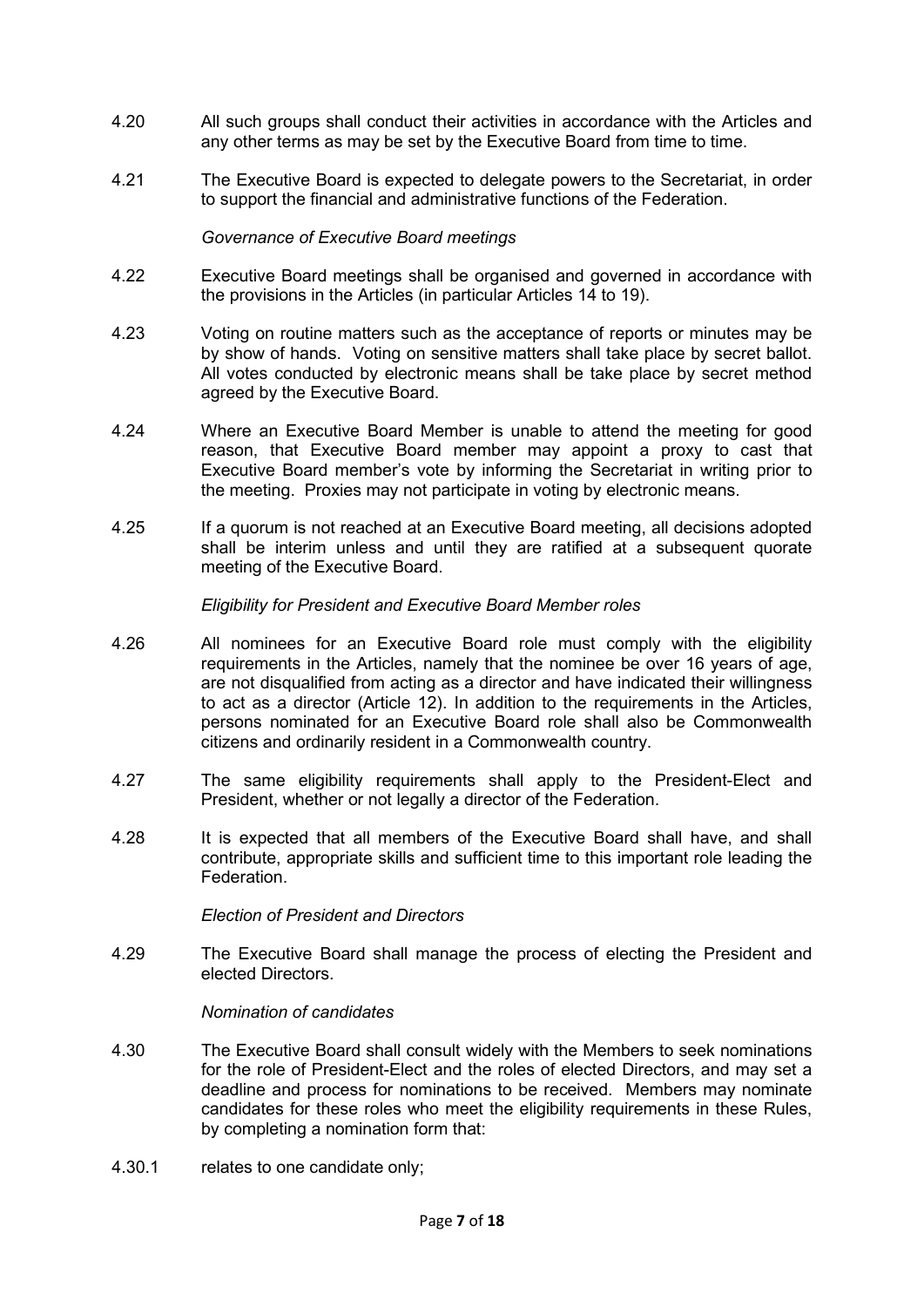- 4.30.2 specifies the Member or Members proposing the candidate and the Member or Members seconding the nomination;
- 4.30.3 contains a declaration signed by the candidate indicating a willingness and eligibility to take up the role; and
- 4.30.4 contains such further or different particulars as shall be prescribed by the Executive Board.
- 4.31 From the nominated candidates or any other candidates they consider suitable, the Executive Board shall select one or more candidate(s) for each role who shall be put forward for the election by the Members.

*Election of President-Elect*

- 4.32 The Executive Board shall send to the Representative of each Society Member a notice containing details of the candidate(s) for each role at least four weeks before each election with clear instructions on how to vote, how each Society Member nominates a Representative, and the closing date of the election. Elections may be conducted by electronic ballot or other means as decided by the Executive Board.
- 4.33 The voting instructions should include a reminder to Members of the Federation's need for equality and diversity amongst Executive Board in terms of:
- 4.33.1 subject knowledge and balance;
- 4.33.2 geographical and subject distribution;
- 4.33.3 gender, ethnic and age balance;
- 4.33.4 balance of academic, industrial and other relevant experience;
- 4.33.5 ability to commit time and energy to the role; and
- 4.33.6 knowledge of and involvement in national and international chemistry.

# <span id="page-7-0"></span>**5 MEMBERSHIP AND MEMBERS**

*Categories of membership*

- 5.1 Membership of the Federation shall be comprised of:
- 5.1.1 "Society Members" where membership is held in the name of an incorporated national chemical sciences society, which represents a territory of the Commonwealth at either a regional or national level; and
- 5.1.2 "Associate Members" where an individual representative holds membership on an ex officio basis in their capacity as a nominated representative of a chemical sciences community for those Commonwealth countries without an incorporated, national chemical sciences society.

*General Assembly*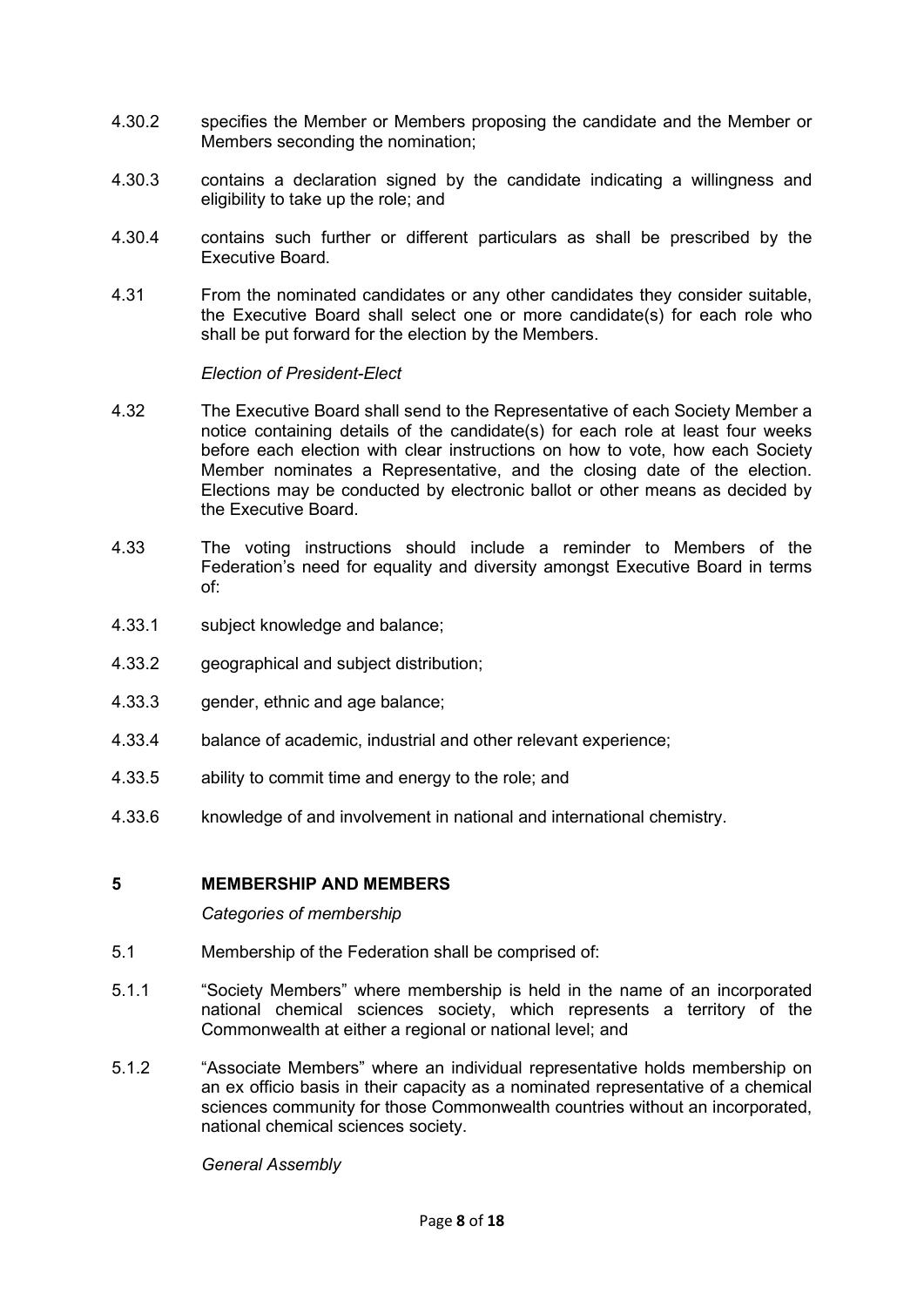- 5.2 In accordance with the Articles, the Members shall collectively be known as the General Assembly when they are engaged in the Federation's activities (Article 22.1).
- 5.3 The General Assembly is required by the Articles to take all necessary steps to ensure that the Federation and all Members abide by the Articles, the Rules and other constitutional documents (Article 22.2).
- 5.4 The General Assembly has the following functions, which are normally discharged at Annual General Meetings:
- 5.4.1 receive and consider the reports from the Executive Board;
- 5.4.2 confirm the minutes of the previous meeting;
- 5.4.3 receive the financial position of the organisation from the Executive Board;
- 5.4.4 approve changes to the articles of the Federation;
- 5.4.5 be consulted on changes to the Rules of the Federation;
- 5.4.6 approve the strategic direction of the Federation;
- 5.4.7 elect the Elected Members of the Executive Board of the Federation;
- 5.4.8 approve the recipients of awards, citations and prizes as appropriate;
- 5.4.9 choose the hosts of the Commonwealth Chemistry Congress
- 5.4.10 approve the appointment of special project committees as required;
- 5.4.11 consider any other business received by the Secretariat; and/or
- 5.4.12 wind up or dissolve the Commonwealth Chemistry.

# *Applications for Membership*

- 5.5 The format of applications and the supporting documentation required (if any) shall be set by the Executive Board.
- 5.6 No person shall be deemed to be a Member of the Federation unless the application or nomination procedure has been followed correctly, acceptance of the application/nomination has been notified to the Member by the Federation, and any subscriptions have been paid.
- 5.7 The Executive Board may, at their absolute discretion and acting in the best interests of the Federation, refuse to admit any person as a Member, provided the applicant has been given reasonable opportunity (in writing or in person, at the Executive Board's discretion) to state the grounds on which the application for Membership should be accepted.
- 5.8 An Associate Member can apply to the Executive Board to become a Society Member when the Associate Member meets the eligibility criteria for Society Members. The Executive Board has absolute discretion whether to accept an Associate Member's application, but will encourage applications from Associate Members who have incorporated a national chemical sciences society.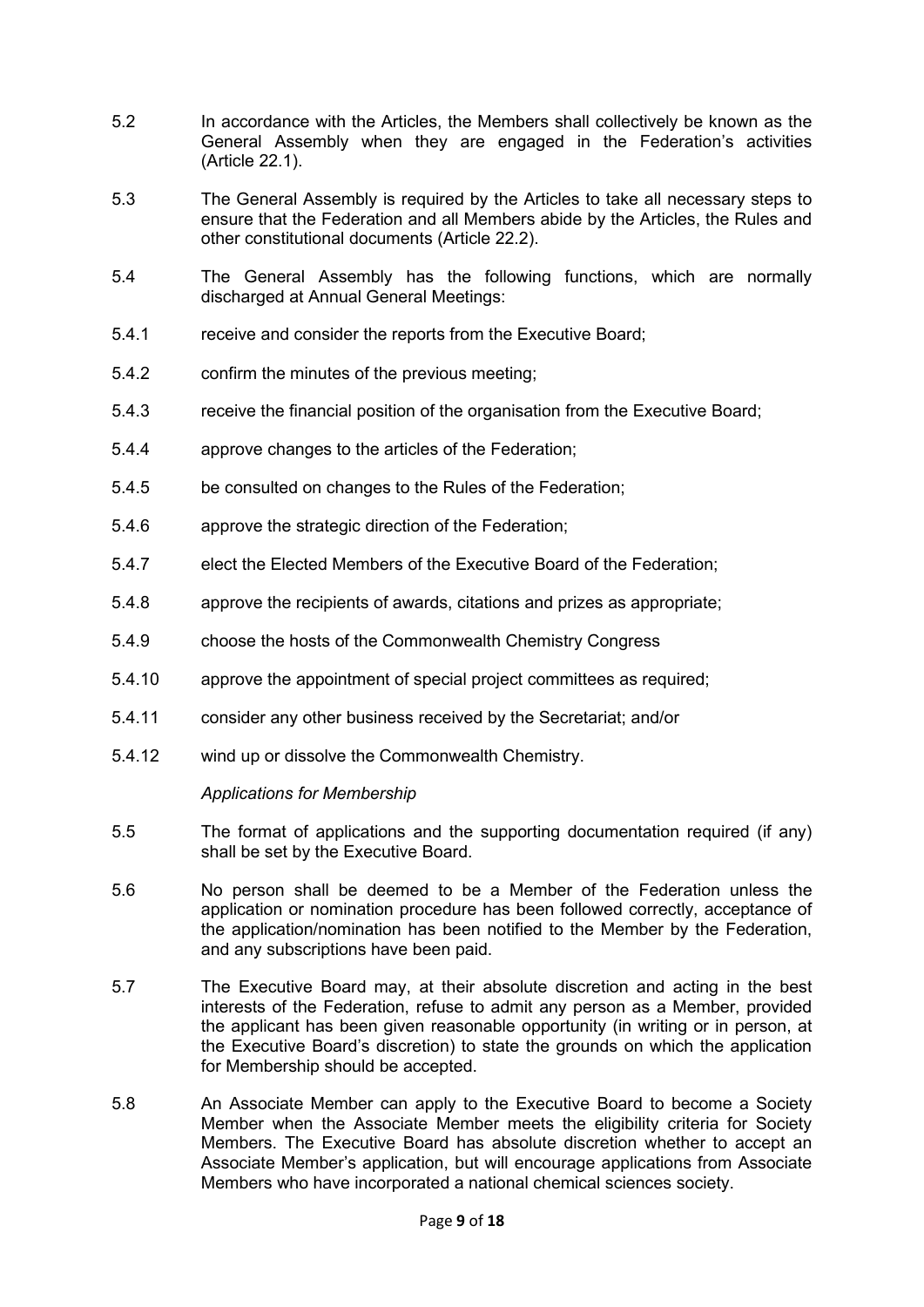#### *Attendance and Representatives at General Meetings*

- 5.9 General meetings of Members shall be governed in accordance with the detailed regulations in the Articles (in particular Articles 22 to 36).
- 5.10 Subject to the Articles:
- 5.10.1 Society Members: each Society Member may nominate up to three participants in the General Assembly. From these participants, each Society Member may appoint a representative who shall exercise the Society Member's voting rights, as follows:
- 5.10.1.1 By default, the President of each Society Member shall be its representative to the General Assembly. A Society Member may appoint an alternative person as its representative by notifying the Secretariat of the substitute in writing at least 30 days' prior to the relevant General Meeting; and
- <span id="page-9-0"></span>5.10.1.2 Where a Commonwealth country has more than one National Chemical Sciences Society that are Society Members, those Society Members may each nominate three participants in the General Assembly, but must nominate a single representative to exercise the vote representing that Commonwealth country. The Secretariat must be notified in writing at least 30 days prior to the meeting which participant is authorised to act as representative of that Commonwealth country.
- 5.10.2 Associate Members: Commonwealth countries without a national chemical society may be represented by one representative of the chemical sciences community from each such country. The representatives for each such Commonwealth country must be notified in writing to the Secretariat at least 30 days prior to the meeting.
- 5.10.3 The following are also entitled to attend general meetings:
- 5.10.3.1 The Executive Board;
- 5.10.3.2 The Secretariat;
- 5.10.3.3 Observers nominated by the Executive Board. The Secretariat must be informed in writing at least 30 days prior to the meeting of the names and affiliations of Observers.
- 5.10.4 While all participants in the General Assembly may ask questions and contribute, only Representatives of Society Members hold voting rights.
- 5.10.5 Participation in general meetings is restricted to individuals who are ordinarily resident in Commonwealth countries only, unless otherwise approved by the Executive Board.

*Voting rights of Members* 

5.11 Society Members have voting rights, but where a Commonwealth country has more than one Society Member, the Society Members collectively appoint a Representative to exercise their one vote, in accordance with paragraph [5.10.1.2](#page-9-0) above.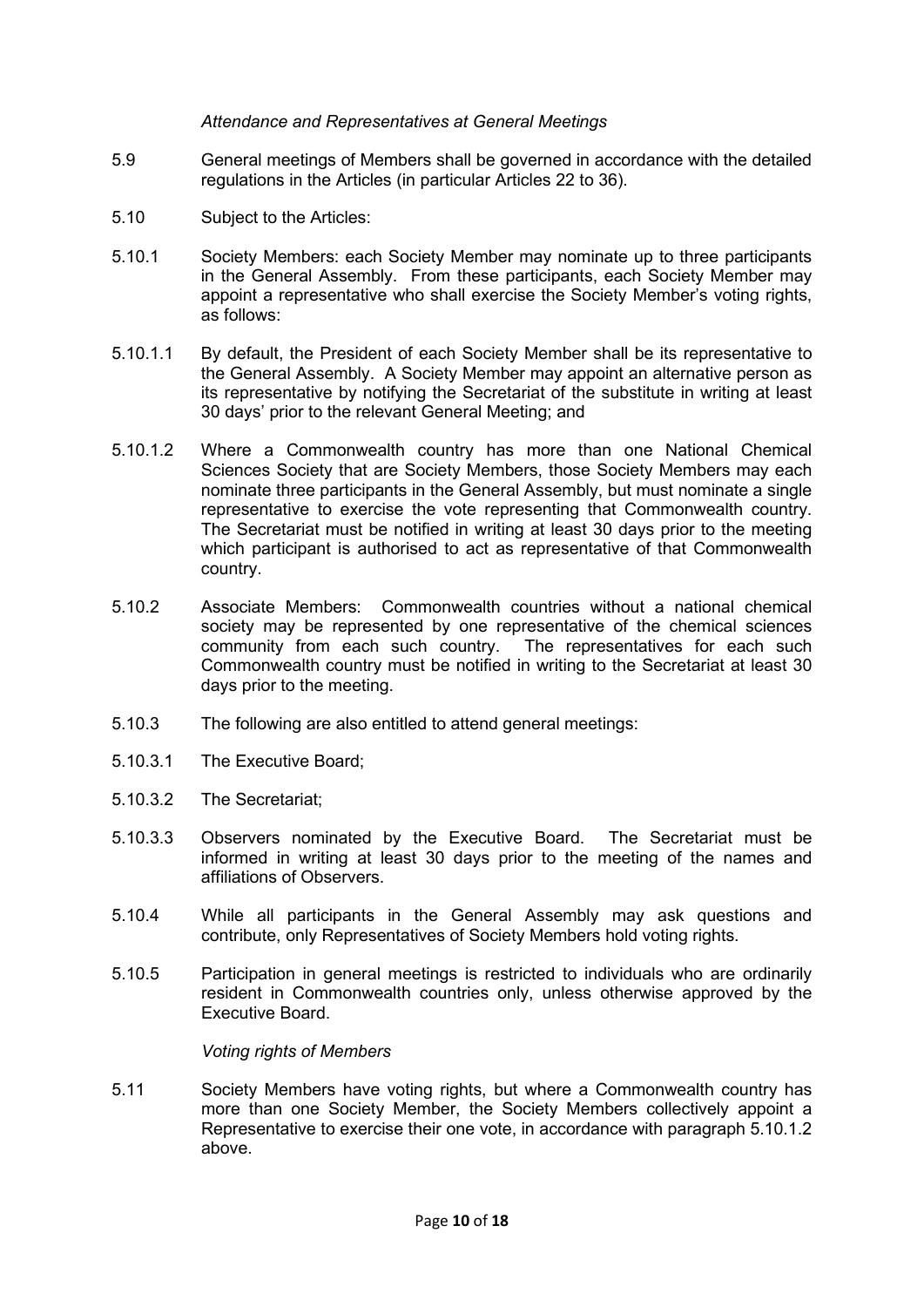5.12 Associate Members have no right to vote, but may ask questions, make contributions, and where appropriate commit to join communications or motions adopted by the General Assembly, in accordance with this paragraph 5.

### *Membership and other fees*

- 5.13 During the set-up phase Royal Society of Chemistry will provide funding to the Federation.
- 5.14 The Executive Board may decide to introduce fees at any time.
- 5.15 If fees are introduced, each Society Member (unless otherwise provided in these Rules) shall pay an annual subscription, the amount of which shall be determined from time to time by the Executive Board. The subscription shall be due and payable on 1 January each year or otherwise as the Executive Board might decide. A candidate for membership shall not become a Society Member or be entitled to the privileges of Society membership until the subscription has been paid.
- 5.16 A Society Member whose subscription is in arrears by more than three months, despite written notification by the Federation, shall be suspended from being a Society Member of the Federation, forfeiting the privileges of membership, unless the Executive Board shall determine otherwise. If the Society Member remains in arrears for a further three months, the Executive Board shall consider whether to recommend termination of the Society Member's membership of the Federation using the procedure in the Articles (Article 21).
- 5.17 On termination of membership, the Society Member's rights and benefits as a Society Member shall terminate and the Society Member shall have no right to a refund of all or any part of the subscription or other fees paid, although the Federation may offer refunds in exceptional circumstances.

# <span id="page-10-0"></span>**6 FINANCE**

*Source of Funds*

- 6.1 In the start-up phase, it is acknowledged that the Federation will initially be funded by the Royal Society of Chemistry, and that this arrangement shall be governed by a funding and support agreement entered into between the Federation and the Royal Society of Chemistry.
- 6.2 Further and future funding may be raised by the Federation from annual subscriptions, donations, fund-raising activities, sponsorships, grants, interest, events held under the Commonwealth Chemistry banner and any other sources approved by the Executive Board and within the powers of the Federation in its Articles.

# *Management of Funds*

- 6.3 The Executive Board is responsible for ensuring that all expenditure incurred is in furtherance of the Objects of the Federation as set out in its Articles of Association and the aims as set out in the Rules.
- 6.4 The Executive Board must ensure that Federation funds are safely and securely held in accounts where appropriate financial controls are implemented to prevent any fraudulent actions occurring.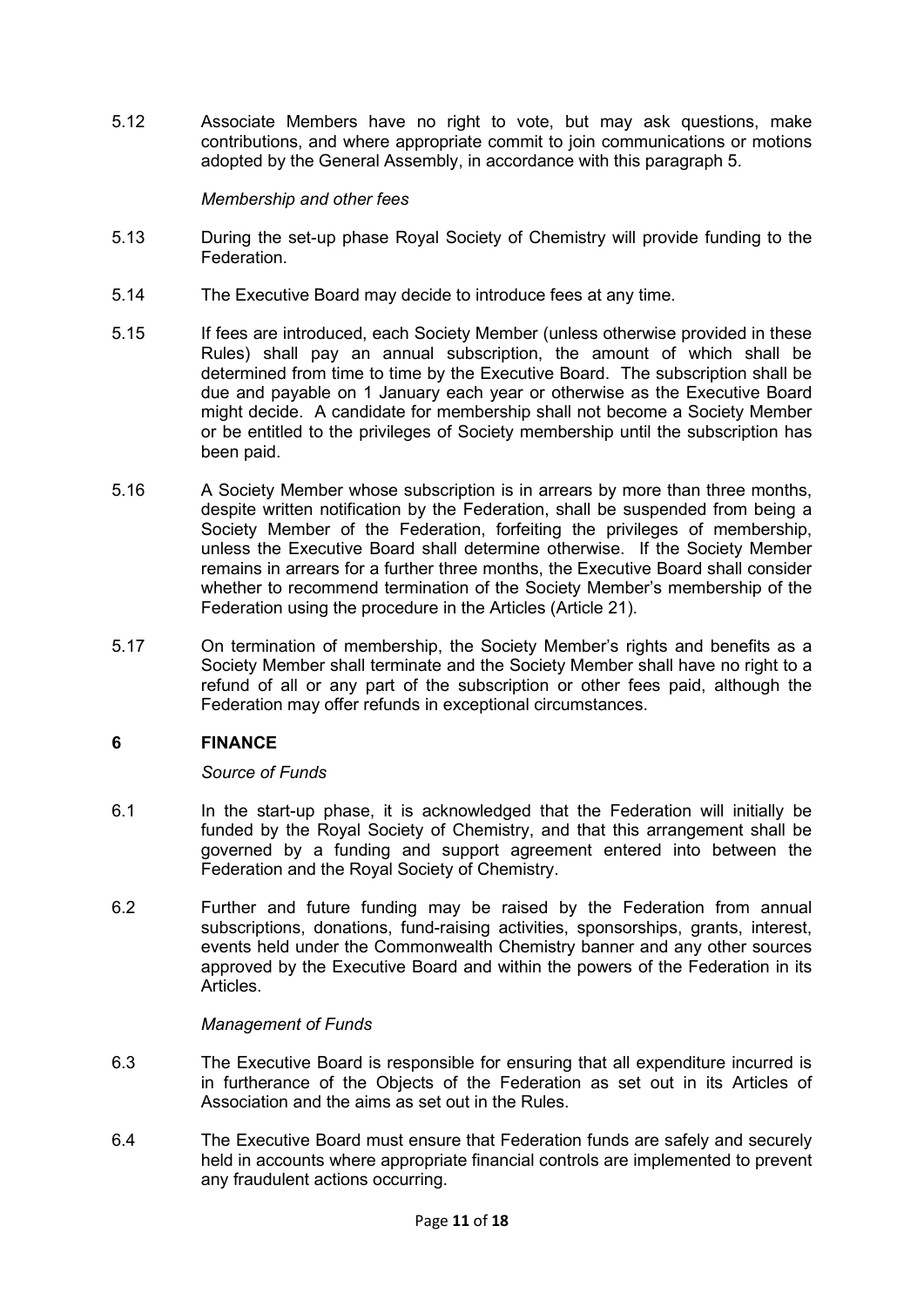- 6.5 Subject to any restrictions imposed by the Articles of Association and these Rules, the Executive Board may approve expenditure on behalf of the Federation.
- 6.6 The Executive Board may authorise the Secretariat or any Executive Board member to expend funds on behalf of the Federation (including by electronic funds transfer) up to a specified limit without requiring approval of the Executive Board for each item on which the funds are expended.
- 6.7 All means of payment requiring a signature must be signed by two individuals of which one is an Executive Board member.
- 6.8 The Secretariat shall produce an annual budget to be presented to the Executive Board for its approval. The Executive Board shall then follow progress against that budget.

#### *Financial records*

- 6.9 The Federation must keep financial records that:
- 6.9.1 correctly record and explain transactions, financial position and performance; and
- 6.9.2 enable financial statements to be prepared.
- 6.10 The Federation must retain the financial records for six years after the transactions covered by the records are completed.
- 6.11 The Secretariat must keep in their custody, or under their control:
- 6.11.1 the financial records for the current financial year; and
- 6.11.2 any other financial records requested by the Executive Board.

#### *Financial statements*

- 6.12 The Federation's financial year is January 1st until December 31st of each year.
- 6.13 Each year financial statements for the activities of the Federation must be produced:
- 6.13.1 Income and expenditure;
- 6.13.2 Balance sheet;
- 6.13.3 Activity summary; and
- 6.13.4 Bank accounts reconciliation.
- 6.14 If required by law, the financial statements will be reviewed or audited.
- 6.15 The financial statements shall be prepared and approved by the Executive Board in accordance with company law and accounting requirements.
- 6.16 The financial statements will be tabled at each Annual General Meeting for the information of Members.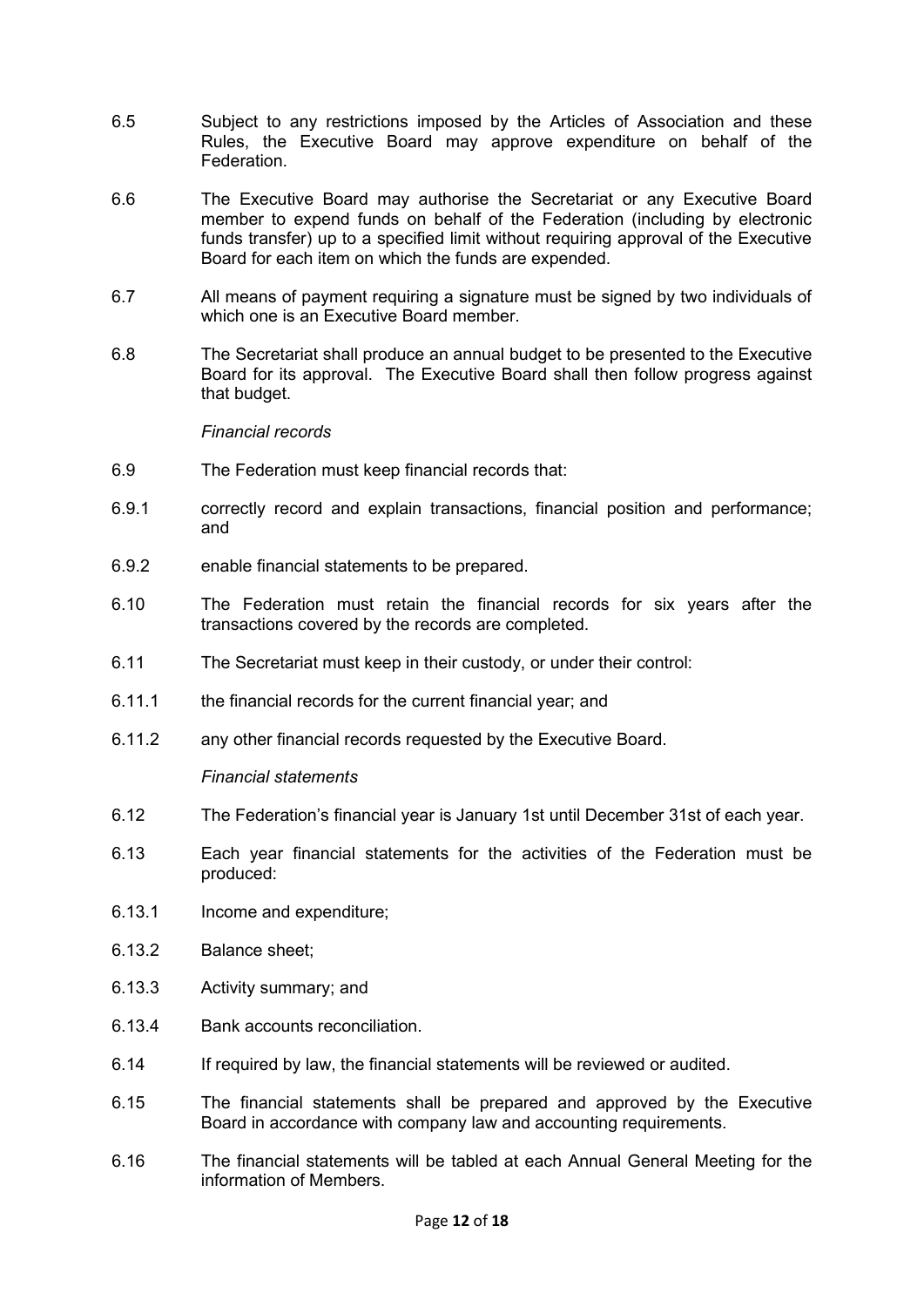# <span id="page-12-0"></span>**7 DISSOLUTION OF THE FEDERATION**

- 7.1 Subject to any additional or different requirements in the Articles or by law:
- 7.1.1 A proposal to dissolve the Federation must be submitted in writing to the Secretariat at least one year prior to the Annual General Meeting at which the dissolution is proposed to have effect and must be signed by at least 25% of Society Members; and
- 7.2 A resolution to dissolve the Federation requires the agreement of two thirds of all Society Members of the Federation to pass.
- 7.3 In the event of the winding-up or dissolution of the Federation, the net assets of the Federation shall be distributed to a similar type of not-for-profit organisation in accordance with the Articles (Article 40).

# <span id="page-12-1"></span>**8 LEGAL REPRESENTATION AND DOMICILE**

- 8.1 The Federation shall be established as a non-profit company limited by guarantee in England and Wales, incorporated and registered by Companies House in England and Wales with its registered office in England.
- 8.2 The operation of the Federation, its Articles and Rules shall be governed by English law and all disputes shall be subject to the exclusive jurisdiction of the courts of England and Wales.

# <span id="page-12-2"></span>**9 AMENDMENT OF RULES**

- 9.1 In accordance with the Articles, these Rules may be amended or repealed by the Executive Board (Article 8.1.4).
- 9.2 Where reasonably possible, the Executive Board shall consult Society Members before adopting, amending or repealing Rules.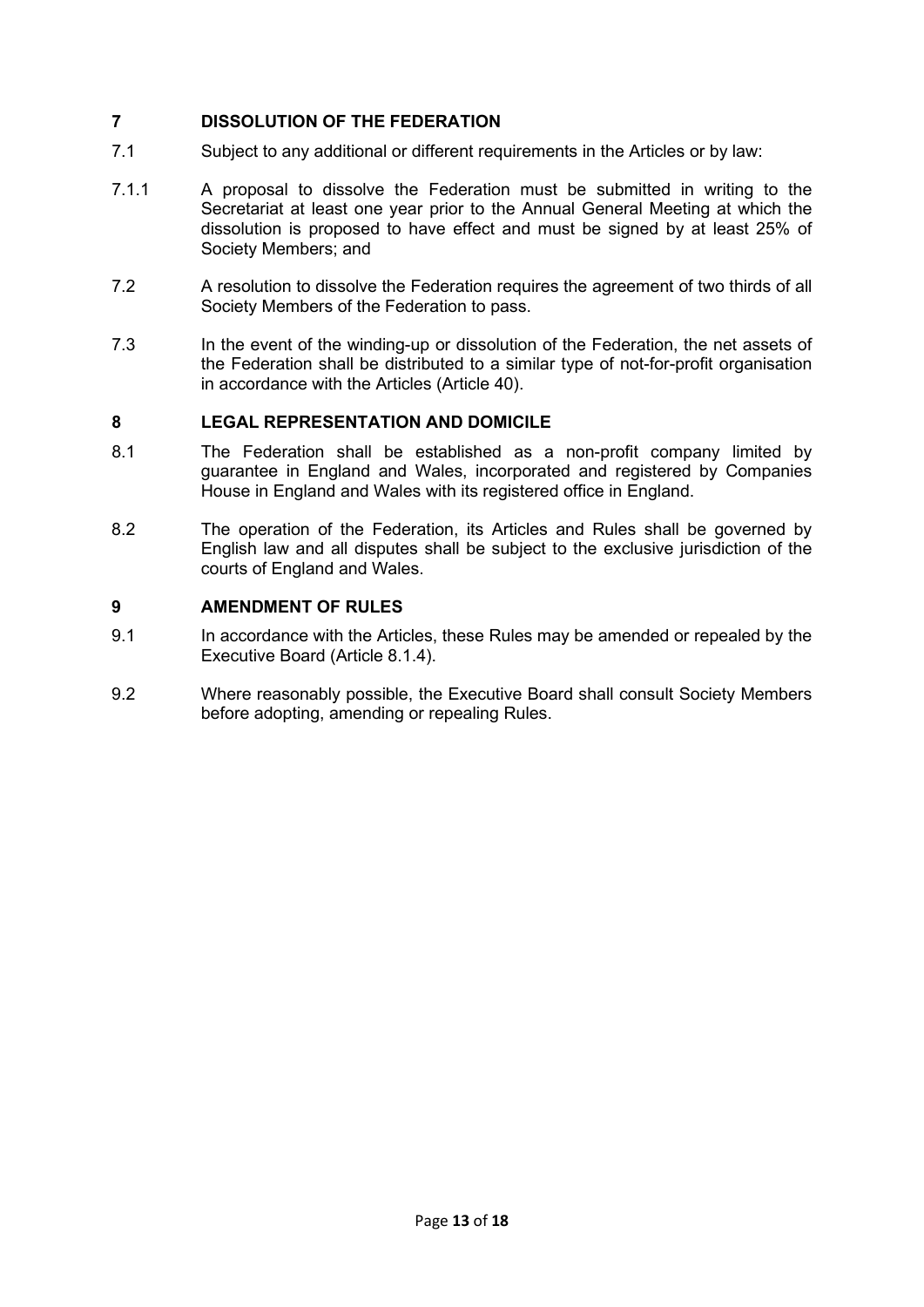# **Appendix 1**

# **Commonwealth Chemistry—the Federation of the Commonwealth Chemical Sciences Societies**

# **Protocol for electing first Commonwealth Chemistry President**

- 1. On behalf of the Commonwealth Chemistry Task Group, the Commonwealth Chemistry Secretariat invited all Commonwealth Chemical Societies to nominate candidates for the position of Commonwealth Chemistry President.
- 2. Call for nominations opened on 31<sup>st</sup> October 2019, and included detailed quidelines.
- 3. Call for nominations closed on 31st December 2019. Members of the Commonwealth Chemistry Task Group received all nominations on 10<sup>th</sup> January 2020.
- 4. In January 2020 members of the Task Group reviewed nominations and elected Dr Vicki Gardiner as the Commonwealth Chemistry President Elect, with immediate effect.
- 5. Dr Vicki Gardiner, the Commonwealth Chemistry President Elect, accedes to the position of President at the first Annual General Meeting- which, in accordance with Article 23.1, is to be held no later than November 2021
- 6. The tenure of the first Commonwealth Chemistry President ends at the Annual General Meeting in 2023.
- 7. At the Annual General Meeting in 2022, the Society Members elect the President Elect, who accedes to the role of President at the Annual General Meeting in 2023.

Subsequent nominations and elections are in accordance with the Articles and Rules of **Commonwealth Chemistry**.

# 1. **Role of the Commonwealth Chemistry President**

- 1.1 Ambassador and advocate for the chemical sciences in the Commonwealth.
- 1.2 Chair of Commonwealth Chemistry at General Meetings, the Executive Board and *ad hoc* committees, as appropriate.
- 1.3 Represents Commonwealth Chemistry as its most senior envoy at functions, meetings and in the wider media, in line with agreed media position statements.
- 1.4 Upholds the values of Commonwealth Chemistry and ensures that the Federation consistently promotes equality, diversity and inclusion in all its activities.
- 1.5 Leads the Executive Board to, with the Secretariat's support:
	- 1.5.1 Develop, adopt and deliver Commonwealth Chemistry's strategic plan to meet its aims;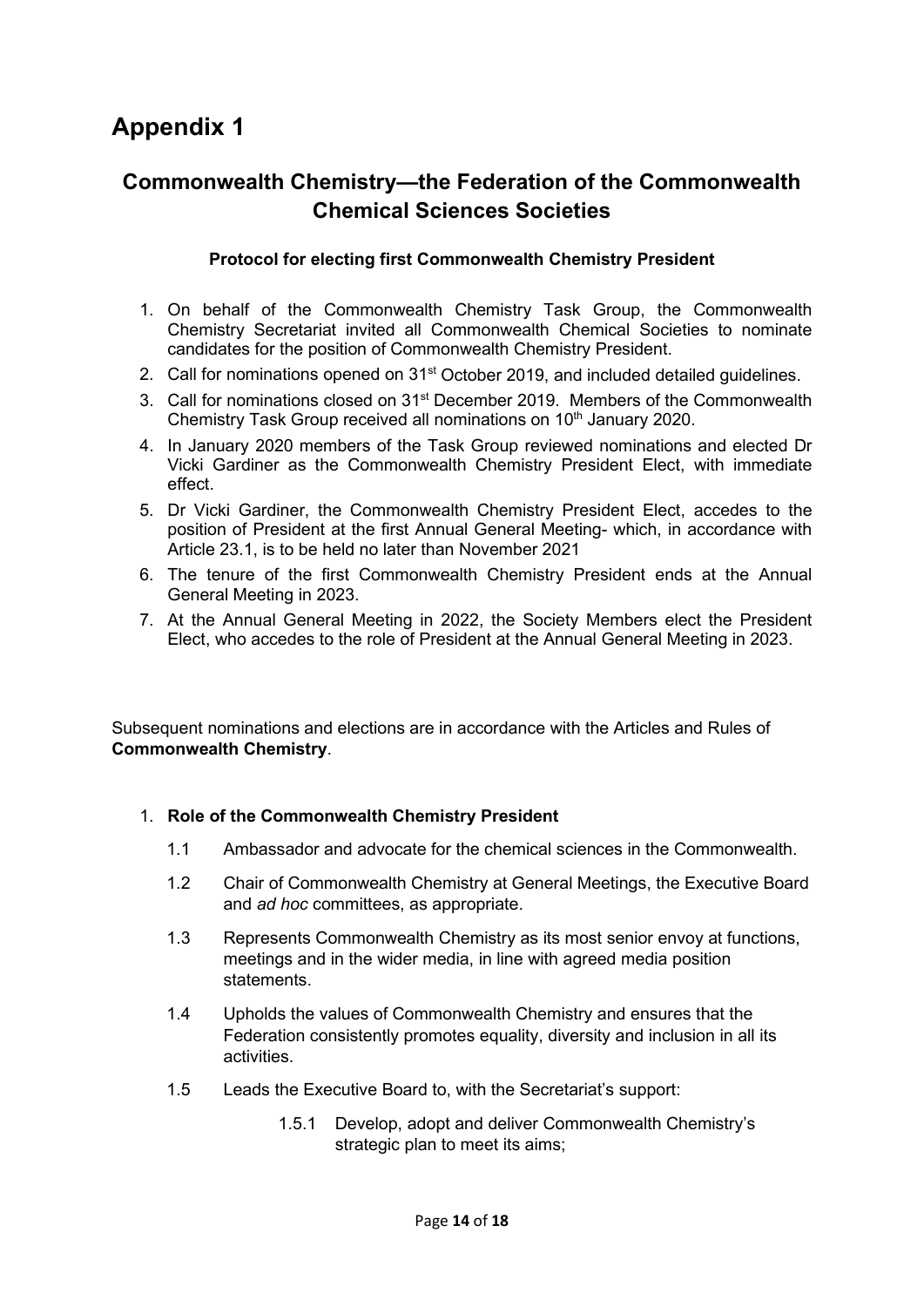- 1.5.2 Develop, adopt and deliver Commonwealth Chemistry's annual business plans to deliver its activities;
- 1.5.3 Ensure that Commonwealth Chemistry meets the requirements of its legal status and good governance standards, including complying with its Articles of Association and Rules.

# **2. Person specification**

- 2.1 Member, Fellow or Honorary Fellow of a Commonwealth Chemistry Society **Member**
- 2.2 Distinguished reputation within the profession of the chemical sciences.
- 2.3 Outstanding contribution to the advancement and application of the chemical sciences.
- 2.4 A commitment to the values and principles of the Commonwealth.
- 2.5 Appreciation of the role of the chemical sciences in the Commonwealth.
- 2.6 Proven leadership skills.
- 2.7 Highly developed interpersonal and communication skills.
- 2.8 Sufficient time and commitment to fulfil the role.

# **3. Time Commitment**

- 3.1 Attendance at Executive Board meetings, and General Meetings.
- 3.2 Occasional additional meetings with Society Members or other key stakeholders.
- 3.3 Involvement in the Commonwealth Chemistry Congress that falls within the term of the presidency.
- 3.4 Represent Commonwealth Chemistry at key international meetings.
- 3.5 Available to Executive Board members and Secretariat on an ad hoc basis to provide strategic input and general support for Commonwealth Chemistry.

# **4. Financial Support**

The financial commitment for travel and subsistence or other expenses should in principle lie with the Society Member making the nomination. Exceptions will be considered where a Society Member can demonstrate to the Executive Board that such funding is not available, in which case the Federation will cover the associated costs.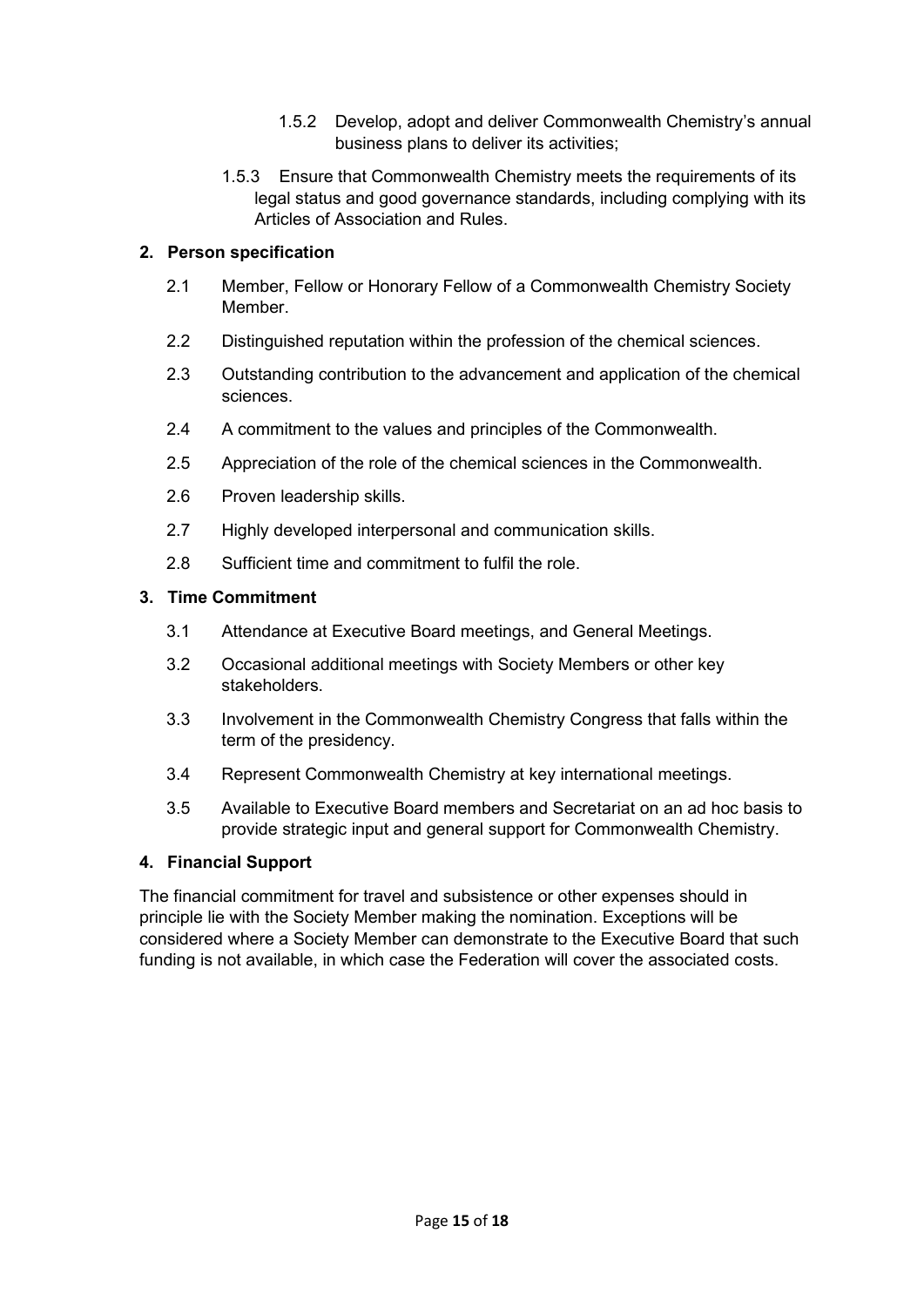# **Appendix 2**

# **EXECUTIVE BOARD MEMBERS**

# **President and President-Elect**

In January 2020 members of the Task Group reviewed nominations and elected Dr Vicki Gardiner as the Commonwealth Chemistry President Elect, with immediate effect.

Dr Vicki Gardiner shall take up the role of President at the first Annual General Meeting in 2021.

The second President shall be elected at the second Annual General Meeting in 2022, at which point becoming the President-Elect. The second President shall take up the role of President at the Annual General Meeting in 2023. In some years, there is no President-Elect.

| Set-up<br><b>Phase</b> | 2021<br><b>AGM</b> | 2022<br><b>AGM</b>         | 2023<br><b>AGM</b> | 2024<br><b>AGM</b>  | 2025<br><b>AGM</b> | 2026<br><b>AGM</b>  | 2027<br><b>AGM</b> | 2028<br><b>AGM</b>  |
|------------------------|--------------------|----------------------------|--------------------|---------------------|--------------------|---------------------|--------------------|---------------------|
| President-<br>Elect    | President          | President                  |                    |                     |                    |                     |                    |                     |
|                        |                    | President-<br><b>Elect</b> | President          | <b>President</b>    |                    |                     |                    |                     |
|                        |                    |                            |                    | President-<br>Elect | President          | President           |                    |                     |
|                        |                    |                            |                    |                     |                    | President-<br>Elect | President          | President           |
|                        |                    |                            |                    |                     |                    |                     |                    | President-<br>Elect |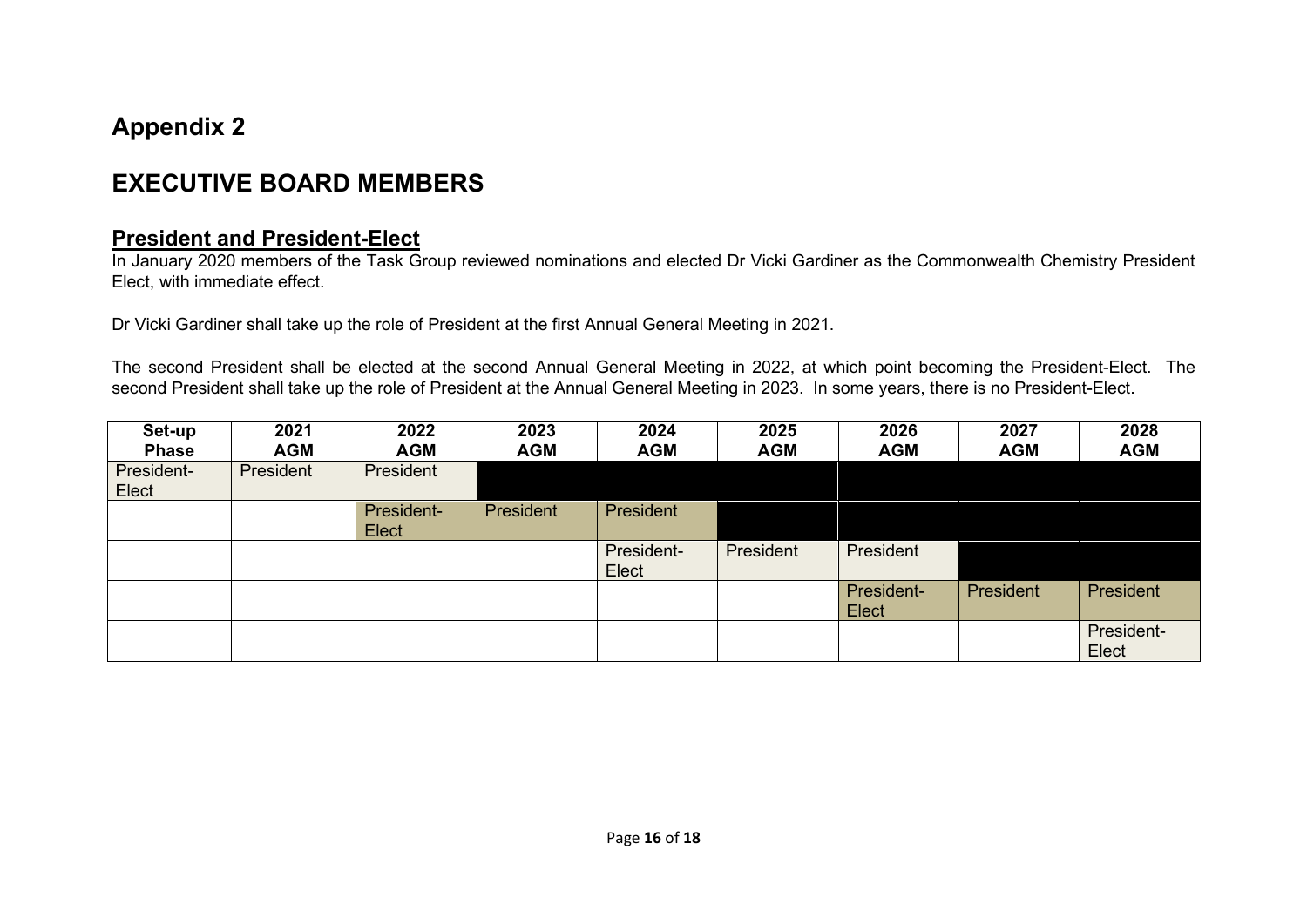# **Other Executive Board members**

The following individuals have been appointed Executive Board members by the Task Group, with varying terms of office to allow for the progressive introduction of a rolling system of elections and appointments to the Executive Board:

- Professor James Darkwa
- Dr Michael Forde
- Professor Peter Mallon
- Professor Ishmael Masesane
- Professor Sarah Masters
- Dr Deborah Nicoll-Griffith
- Professor Sourav Pal
- Professor Priyani Parangama
- Dr Robert Parker
- Professor Choon Hong Tan
- Mr Roger Stapleford

Elected and Appointed Members' terms run from election by Members or appointment by Executive Board at Annual General Meetings. Appointed members can be re-appointed, but elected members cannot be re-elected (though elected members could be appointed by the Executive Board) – this is to encourage the election of a diverse range of candidates. All Board Members' terms are three years, other than in the starting phase where the terms are staggered to avoid major changes to the Executive Board in a single year.

| Set-up                 | 2021        | 2022            | 2023       | 2024       | 2025       | 2026       | 2027       | 2028       |  |  |
|------------------------|-------------|-----------------|------------|------------|------------|------------|------------|------------|--|--|
| <b>Phase</b>           | <b>AGM</b>  | <b>AGM</b>      | <b>AGM</b> | <b>AGM</b> | <b>AGM</b> | <b>AGM</b> | <b>AGM</b> | <b>AGM</b> |  |  |
| <b>Elected members</b> |             |                 |            |            |            |            |            |            |  |  |
| Appointed by           | year term   | <b>Election</b> |            |            | Election   |            |            | Election   |  |  |
| Task Group             |             |                 |            |            |            |            |            |            |  |  |
| Appointed by           | 1 year term | <b>Election</b> |            |            | Election   |            |            | Election   |  |  |
| Task Group             |             |                 |            |            |            |            |            |            |  |  |
| Appointed by           | 2 year term |                 | Election   |            |            | Election   |            |            |  |  |
| Task Group             |             |                 |            |            |            |            |            |            |  |  |
| Appointed by           | 2 year term |                 | Election   |            |            | Election   |            |            |  |  |
| <b>Task Group</b>      |             |                 |            |            |            |            |            |            |  |  |
| Appointed by           | 3 year term |                 |            | Election   |            |            | Election   |            |  |  |
| <b>Task Group</b>      |             |                 |            |            |            |            |            |            |  |  |